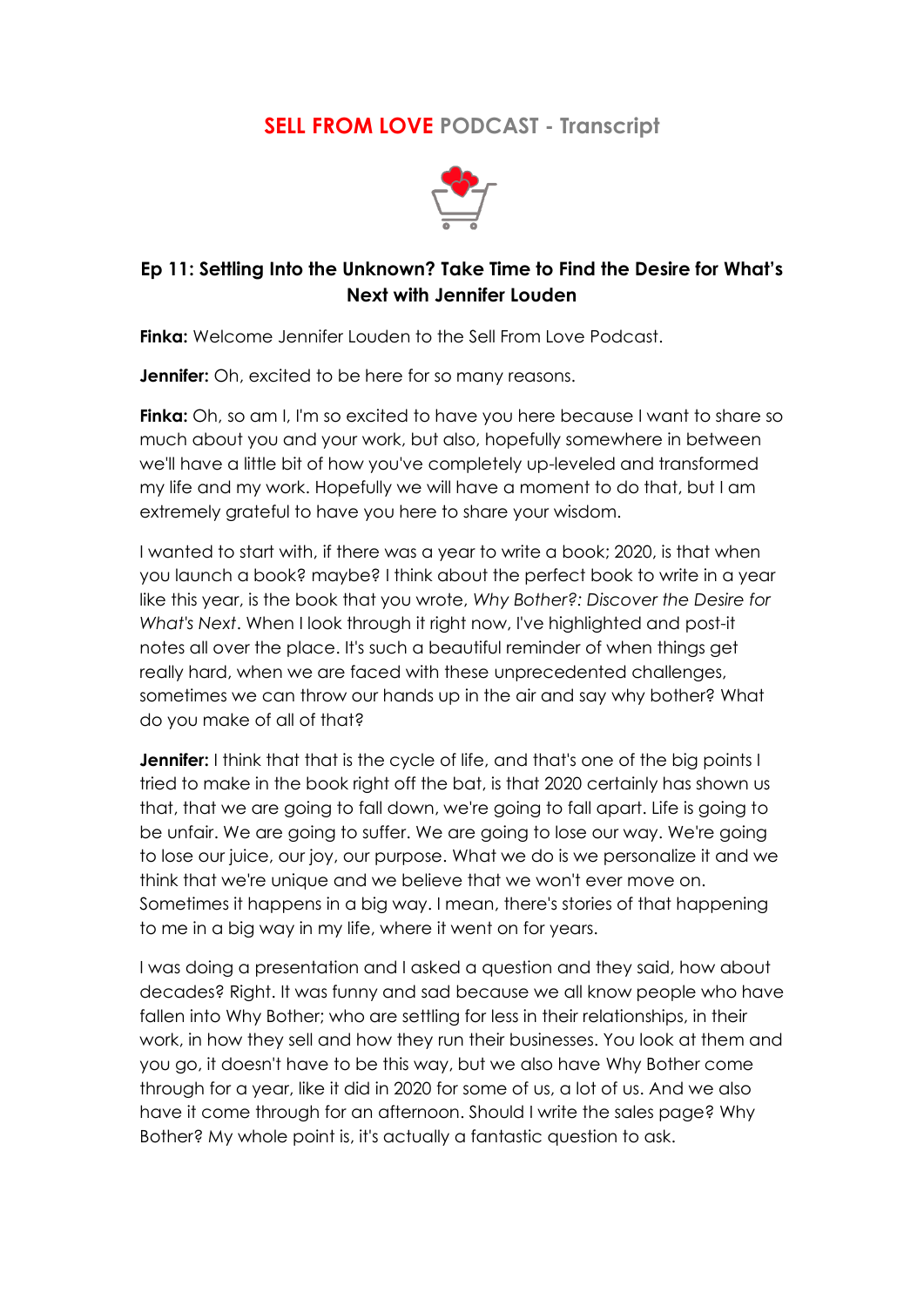The reason why it's a fantastic question to ask is because you're asking it anyway, but you think you know the answer to it. And you think the answer is no. There is no reason to bother. This is going to suck. It's never going to change. They're never going to change. There's no point, we tried it three years ago.

And instead, if the question is arising, if something doesn't feel juicy or meaningful or clear, then you need to pause and inquire.

**Finka:** I remember having a moment of Why Bother. I would say a couple of years ago, I'm very goal oriented. I want this in my life, or I want this in my business, or I want this in my career for my family. I go after it and I get it. Part of it was that we wanted to move out of the city and into the country. I wanted to start my coaching and training business, and a couple years into achieving that goal, I was sitting on the porch and it was like thats it. I got it. I literally felt this moment of void and this emptiness and I had my Why Bother moment. When I read your book, what I loved about it is you didn't make me wrong for not feeling ambitious and goal oriented and knowing where I was going in my big life plan.

It's okay to not know where the heck you're going or what you're doing. You gave me permission to be okay with that. Now I know for the next time it happens, because I know it will, it is a part of life in this process, but now I know the next time it happens, that this is a good place to be.

**Jennifer:** Right. Exactly. That's such a beautiful story Finka, because truly, one of the people I wrote the book to is people like you who have success, they set a goal, they get there and they're like, okay, now what? Those people, and that has been me as well. The lost person and the, Oh my gosh, I did it person, they can actually get into more of a Why Bother period, because they're so used to certainty and knowing, and they don't realize that these moments of not knowing are so darn important. What I wanted to give people was a road map through these periods where the not knowing, sometimes called like fertile confusion is the whole point because you need to give yourself the time and it might be an afternoon. That might be a year who knows. It might be just that time you sat on the porch, to find the desire for what's next. The subtitle is the whole point because we don't let ourselves find the desire again.

Part of the reason I wrote the book was as you know, I wrote a memoir. I spent four years, 500 pages writing a memoir that really failed as a work of literature. It didn't work, but when I did that, and I realized it wasn't going to work, I realized I had this road map of the Why Bother moments in life.

This weird thing came out of that memoir, it allowed me to look at when I was 19 when I moved to LA to go to film school all the way through my late forties when the memoir ended; that I had had these moments exactly like you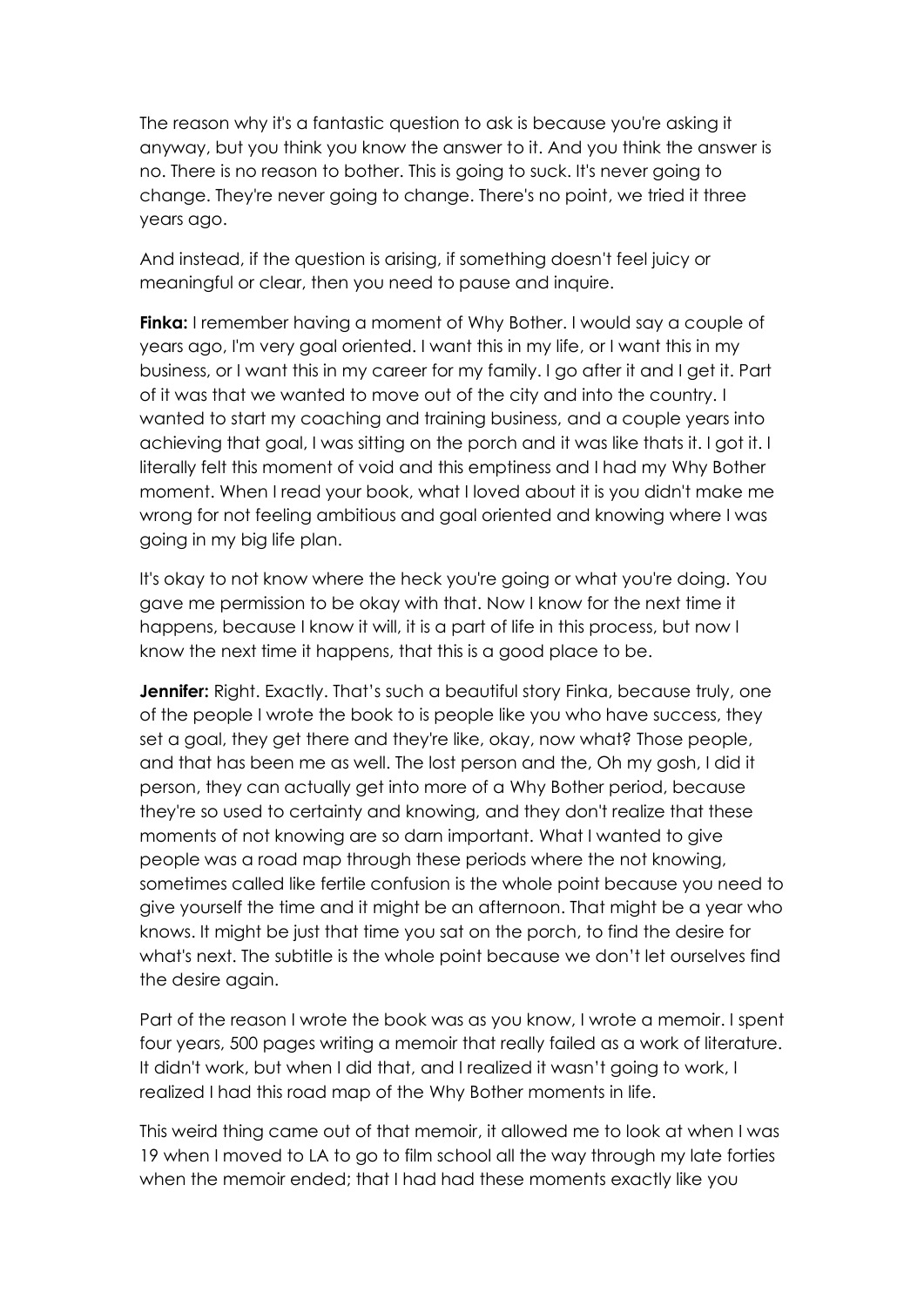described on the porch or when I was lost or when loss happened to me, divorce, my dad's death, etc. I didn't go into the unknown. I didn't rediscover desire. I freaked out and jumped to the next thing that was available. That really gave me the roadmap and the desire to write this book, to say, Hmm, we don't have to do that. And also to remind myself never to do it again.

**Finka:** I know, you chose this whole process of expressing it and putting the roadmap up there. This is the roadmap for these people that I meant to write the book for, but it's also for ourselves. I know that when I wrote Sell From Love, it is now my reference, my Bible I turn to, to remind me that this is the path I have to lean in on.

**Jennifer:** I just want to riff off of that for a second, because as you know, part of what I do is coach writers, and that is the crux I think when you're writing nonfiction, not so much fiction or sometimes memoir, that you are becoming the person who can write the book by writing it, and you are writing it for others, which is essential if you want someone else to read it, but you're also writing it to change yourself, to understand yourself. It's a lot to manage, but when you manage it like you did, you come out the other side with a real body of work that is of service to others, but the secret sauce is it's more service to you.

It's such a little hidden thing. Oh my God, look how much I got out of writing the book.

**Finka:** Just so all of you know, that are listening in, Jennifer Louden was my book writing coach throughout the whole process, you have been my mentor, my coach, my guide in getting this body of work out. I'm going to put a plug in here. If you have a book in you, and you're trying to figure out I need to be the writer or be the author of this book. Exactly what she said before you write it. You need to hire a coach, hire Jen and let her help you through that process.

I would not be in this place today; and I continue to bow to you because of your support and guidance in getting me here. Thank you for that.

**Jennifer:** I just want to Interrupt you and say that I have worked with a lot of writers over a lot of years, and it's pretty rare that someone sticks with it and really brings it to fruition. People let their fears and they let their life get in the way. It was such a joy to watch you wade through everything that happens when you write a book and to get clear and to bring it out and then to have it do so well.

It debuted so strongly, it's really been a real grin for me. Thank you.

**Finka:** I'm going to find it somewhere in here. There's this place in the book where you talk about, I think what happens is we all have these bigger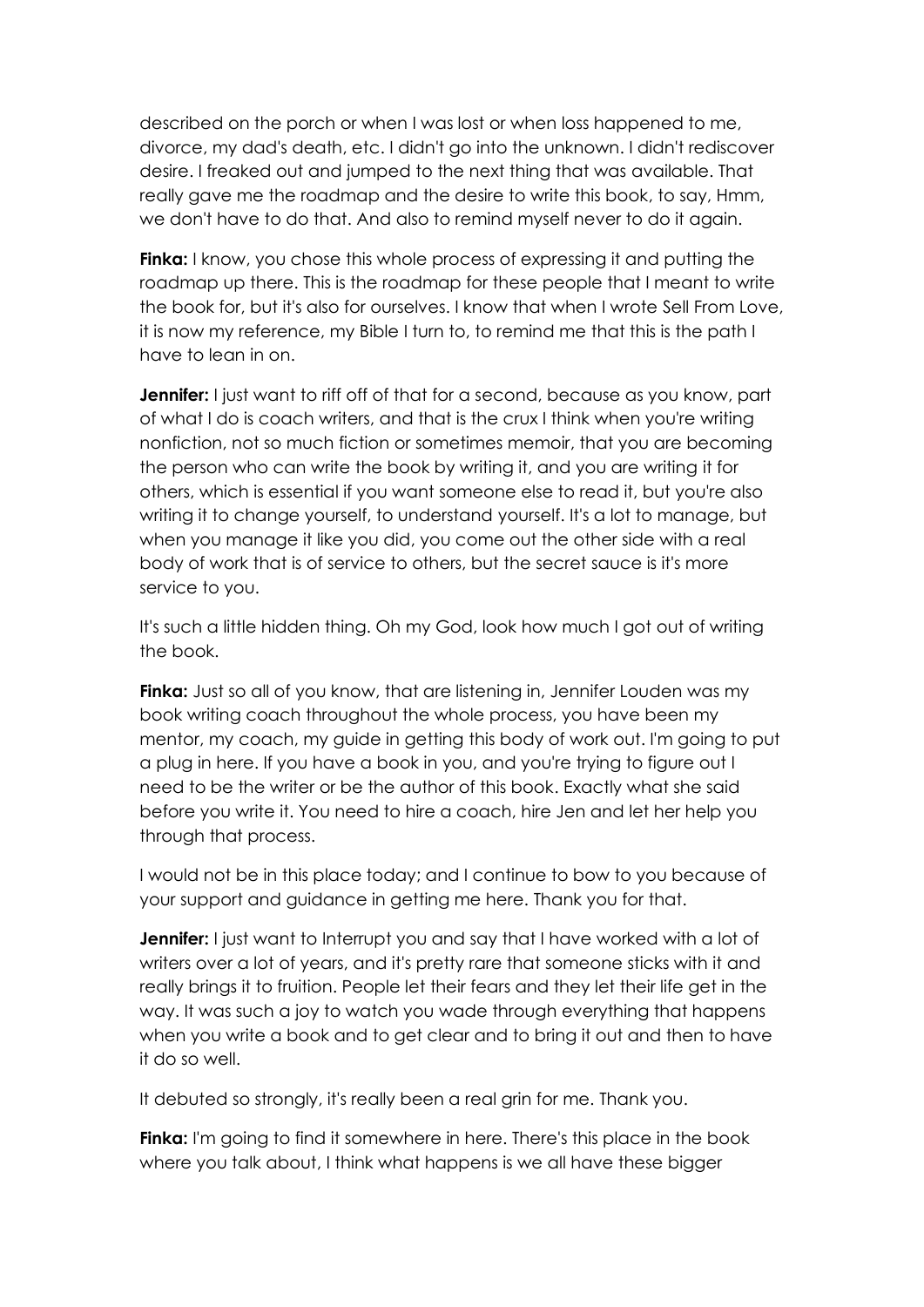dreams and aspirations of things we want to achieve and things we want to accomplish or create in the world going to have to be achieved; they just want to make something. Somewhere along the line, we didn't build enough bothering in the Why Bother. What I loved about the book, and the way you framed it for me. I'm going to say, this is a great way. I know you talk about it as an experiment in the book, but it was a project. It wasn't like I'm bothering about a project, not a life overhaul, not a business transformation, not a destiny that this is going to create something for me. I didn't put that much dependency on it. I love the frame of it was a project that I was going to bother on. That was the one thing. Where is it?

Oh, I found it, it's right here. I opened it, it's on page 152, everybody. The title of the blurb is Not Your Circus, Not Your Monkeys. And I'll say my point after this. I'm going to quote this from the book, "*but if you do not acknowledge what's in it for you. If you refuse to get clear on why you care, you are likely to careen back to being resentful and burnt out*". What I loved about that was you continue to push me to go deeper, go deeper. What's underneath you wanting to write this book. I always felt I want to write this book because I want to make a difference in the world. I want to add value to others. I want to be a role model to my daughter and to my husband.

When you think of those things, those are great, not so much for myself. I will have an experience of what it's like to be a role model of what it's like to make a difference, but I could actually do anything. I can do other things than write a book to get those things. You kept asking me, why do you want to write this? The two biggest things that kept me sticking through the project's end was I wanted to express my ideas. I wanted to write, I wanted to be a writer and the second was I wanted to build a body of work that I knew could be a viable business for at least the next 10 years.

That got me super clear. I need to bother about this really, because it was about something that other things couldn't do that for this reason. I think that understanding of why we bother is you allow for getting us to build a connection with it a little bit deeper.

**Jennifer:** I think, especially for women and people who identify as women, it can be particularly difficult to own what's in it for us. I mean, even those words might make some listeners have a little bit of a creepy crawly. But the truth is that's how we stay motivated. You may really be deeply motivated by service, I certainly am. But it's richer than that. If I'm all about the model of I'm doing it for everybody else, Oh my God, I turned into such a martyr so fast, it's so ugly.

I'm working on a climate change project. I believe it'll be social media, it might be a podcast newsletter for creatives for the climate and how you use your creative talents. Here's five ideas for a blog post you could write. Here's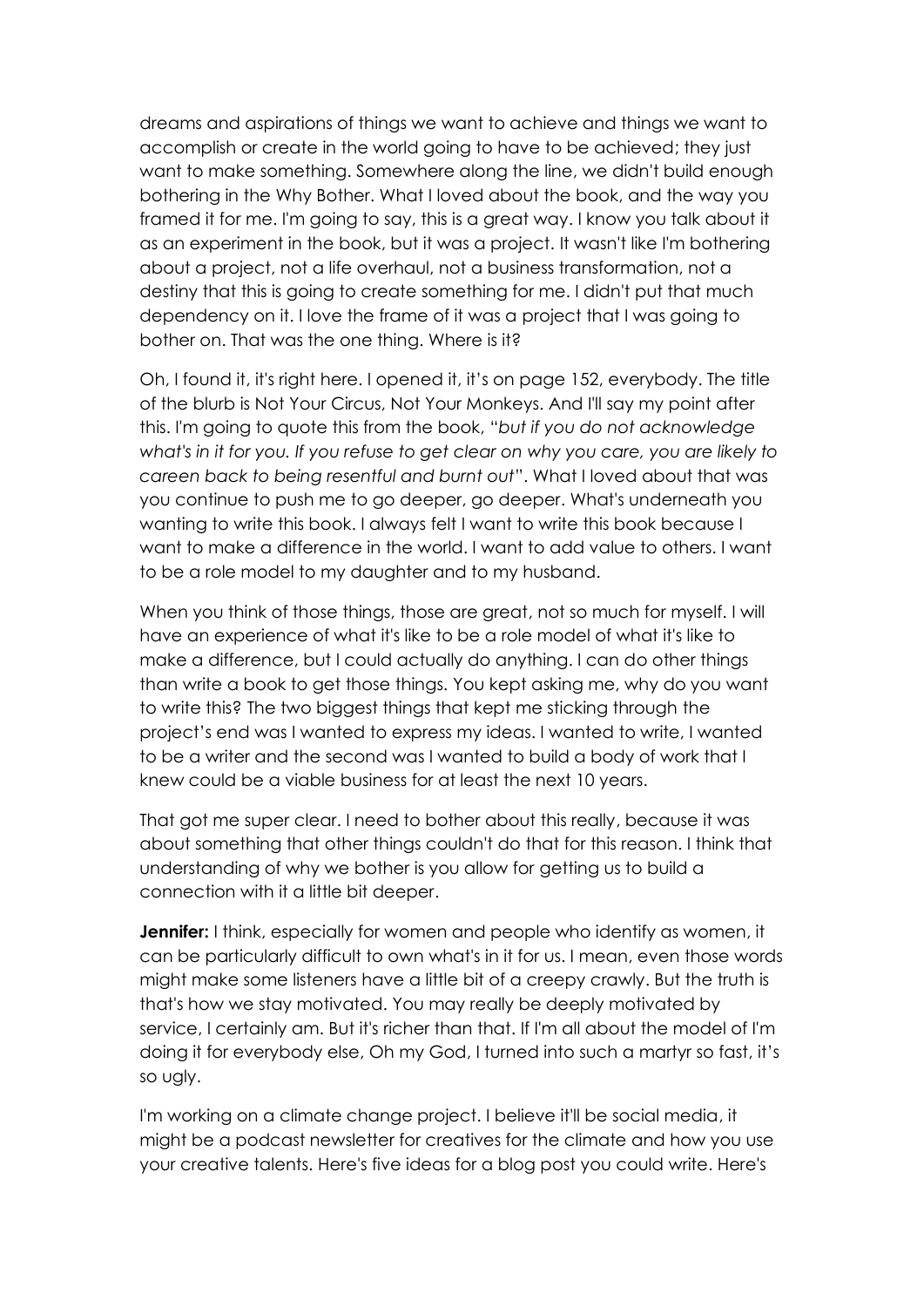some ways if you lead retreats and workshops to keep their impact down. Here's some ways to be a voice, even though you're not perfect, you know, things like that I'm thinking about. I want to do this because I'm interested in it. This has been an issue for me since I was little. I remember when Jimmy Carter put solar on the white house roof. I remember being excited about that when I was 16. It is something I'm interested in, I want to do it, I want to dig into this. I want to do the research. I want to be a voice and you can hear that that's not wrong. That's important.

**Finka:** I think you're so right on that, because it's a place for us to claim our desire of what we want.

**Jennifer:** Threaded through, it motivates you when things get hard.

**Finka:** You talk about their various stages when it comes to bothering. There is leaving behind, easing in, settle, desire, become by doing and be seen. And when you think of those stages, I know they each uniquely have their own challenges, opportunities. Which one is the hardest?

**Jennifer:** I think it depends on the person, for me being behind is hard. You mentioned, Why Bother, what a great book for the pandemic. Yeah, but what an impossible time to launch, especially since I launched in April, it was the height of the pandemic. It was the height of the craziness. Well, maybe not the height of the craziness, and we had all the racial protests, which were so important and I just shut up during that time, because as a white woman, it is not appropriate for me to be trying to take up any space right now at this moment in history.

There were a lot of moments of real frustration for me about getting the book out. It was really hard for me to leave behind my plans and leave behind my expectations, and quite frankly, to leave behind my fantasies of what was going to happen, which were based in some fact, but definitely got overblown in my head.

That's really hard for me, to be immediately behind. I think the other one I see pretty consistently as hard for people is settled down, which doesn't mean meditation. Although it could, it doesn't mean getting quiet. If you're a kinesthetic person, it can mean movement, but it means that you stop the responding and reacting and interruption of the world to be with yourself in an embodied way that you find that inner grace of stillness again. So those are the two that I find people struggle with the most.

**Finka:** I'd echo that if I had to pick the two, it would be those leaving the behind and settling, and I find especially now settling, in even what you talked about earlier on settling into the unknown. If I'm in the stage of I don't know what I'm good at, why bother, I'm in that moment of I have no idea what I'm going to bother about or what I'm going to move towards.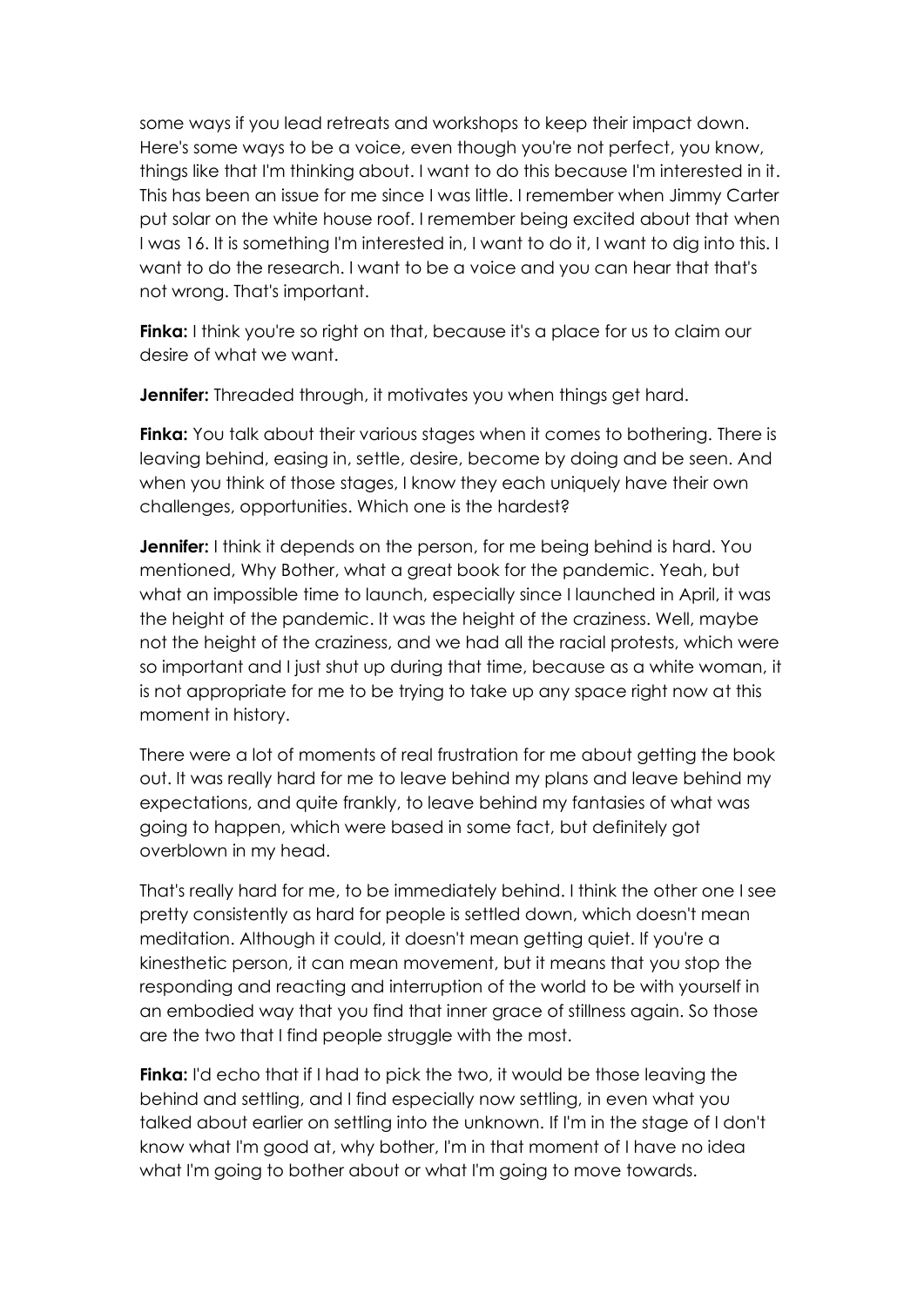It's like sitting with the discomfort of not knowing is hard.

**Jennifer:** It's really hard.

**Finka:** How do you do it? And what helps you?

**Jennifer:** You know what, because I'm a kinesthetic person and I'm a high energy person, I usually like some kind of entry way through the body. That's why I make it a part of so much of my work. That could be dance. It could be running. One of my favorite ways is to run up this particular trail and then it's four miles up. There's a little spot that I go to that's hidden behind some rocks. I've worked hard for about 45 minutes and I'm tired and I can just sit there and that helps me; it's silence. There's great silence up there. Occasionally there's planes and there'll be people, but they're kind of farther off on the trail.

That really helps me, dancing and then putting on some really quiet meditative music and laying down and settling down in the basement. I go to the basement, it is a highly unattractive spot.

Journaling helps me, its one of the reasons I released a guided journal a little bit ago to go with the Why Bother book, although it also stands alone. That helps me to spill out my thoughts and my mind, and chanting. Chant music helps me, just listening to that seems to take me to another place.

**Finka:** It seems like all of it, it's getting out of your head. How do you get out of your head a little bit? Right.

**Jennifer:** Also for me, and I think for all of us, it's really the recognition that we're animals and we have nervous systems. I know that even though you live in the middle of beautiful wilderness, I lived close to but not in the wilderness, I live in suburbia, that we can think that our nervous systems aren't jacked up because we aren't in a city or we aren't in danger. But they are because of the news and because of our phones going off and because of Slack going off and whatever other pings and dings you get during the course of your day. We need to give our nervous system a way to calm down.

If we expect ourselves to just go, okay, now I'm going to settle down. It's just not going to work, then we're going to be frustrated.

**Finka:** I remember even just going on vacations, we haven't been away for a long time, but you went away, but not like on a plane away all year long, but you need a few days to settle into learning how to relax again. We have let's say seven days off, but every time it was like, Oh, we need really 10 days because it takes you three or four days for the adrenal system and all that energy to slow down so you can settle in to actually relaxing because the body's constantly on this hum.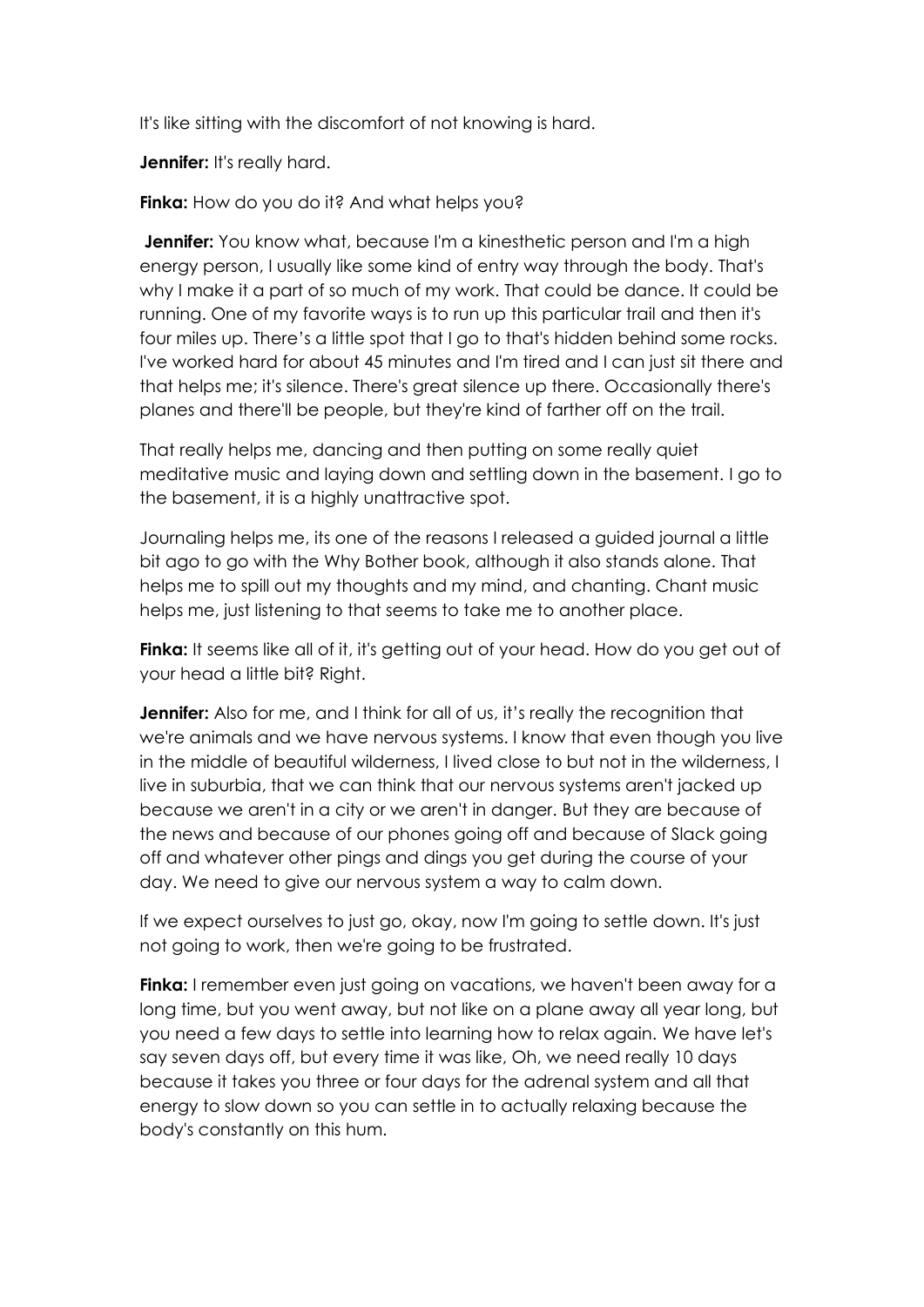**Jennifer:** Yeah, that's a perfect example of how can we create mini transitions for ourselves and give ourselves mini vacations if you will, to just be with what's cooking, so that it can come up to the forefront for us. So that we can be in relationship with our desires. We're going to hear them, then we're not going to honor them, we're not going to believe in them when we're jacked up, when we're rushing more. When we sit down and then we go, Oh my gosh, I forgot to start dinner. Oh my gosh, I forgot to text my friend back. Oh, my gosh, I've got to answer that email and then I'll come back and settled down.

**Finka:** Sure you will, sure you will.

**Jennifer:** You might, but then two minutes later, it's like, Oh my God, I forgot to order my prescription.

**Finka:** I know it's like in that moment we could take to practice settling down, because the next moment, the next ping in our own brain of the next thing that we have to do, can happen. It will.

One of the things, with Sell From Love, I have a test that people can take and the test really, is like an assessment that helps them identify, where are they on the love and fear spectrum. Are they closer to selling from fear or are they closer to selling from love?

One of the interesting points that's coming out, at least what I'm seeing from the data as to how people are responding is this, and so one of the questions I ask them is, are you the type of person that's most likely to take time to enjoy a compliment you received, a goal you've achieved or to celebrate a success? And 86% say they don't.

**Jennifer:** I'm not surprised by that. And yet we know from the science that that is the single fastest way to demotivate yourself from doing hard things. Especially long-term goals, like writing a book, building your business, creating more of a book for your sales. Is that the right word for that? The something like that.

**Finka:** Yeah. Yeah. Yeah.

**Jennifer:** Okay. These are things that take time. They can take months, they can take years and we wonder why we get lost in Why Bother, it's often because we are simply not paying attention to and celebrating what we are doing. We are constantly skipping over it, judging it as not enough, and keeping our eye on the goal, which is when we have a big long-term goal, actually de-motivating.

**Finka:** Yeah. And what do you recommend people do? How do we start to learn to appreciate ourselves? How do we learn to take in a compliment? What would you say.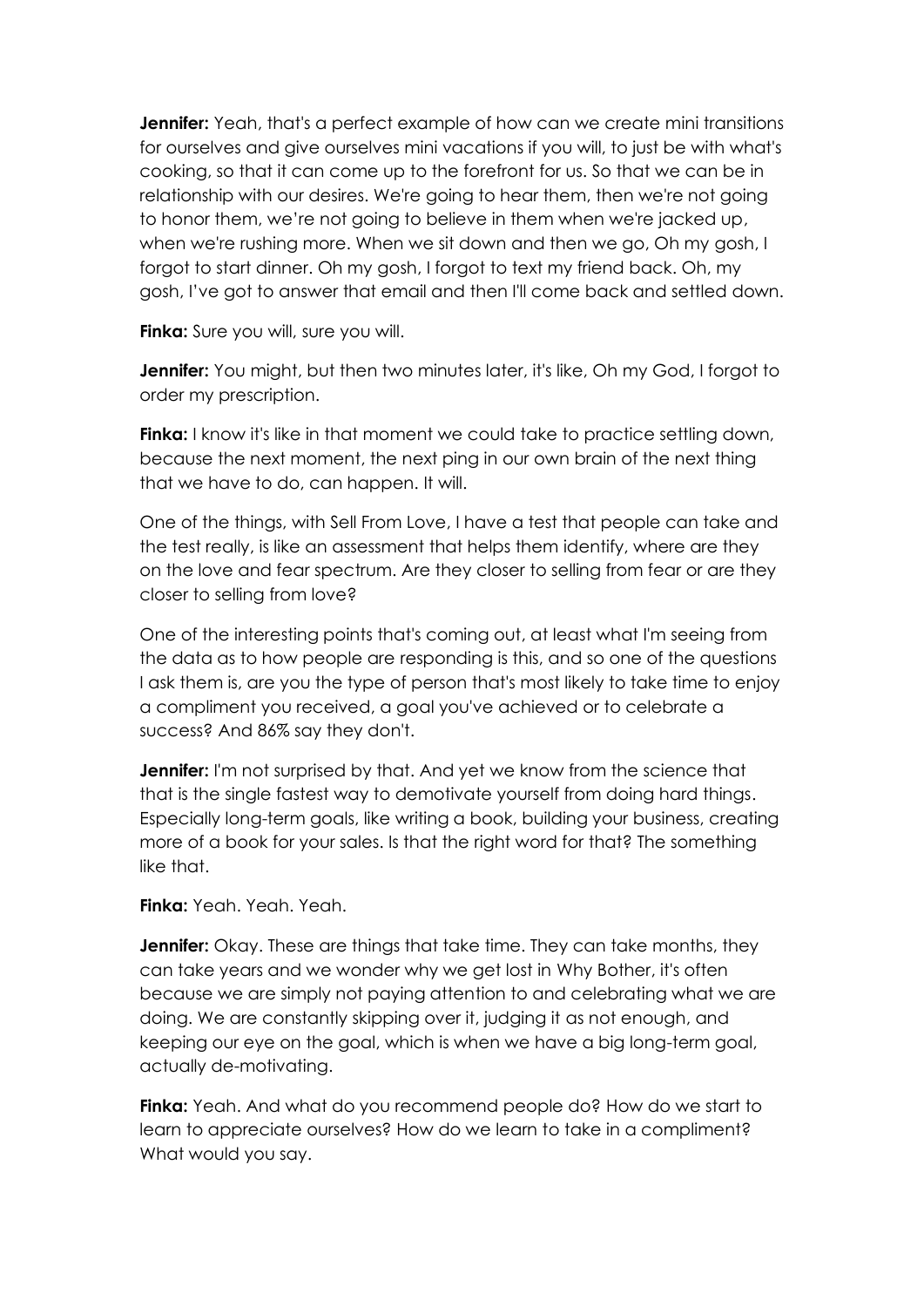**Jennifer:** I think there's a lot of ways that we can do it. I think, first of all, knowing that your brain is wired to do this, but it is going to take more to turn it on than it is to turn on the opposite, which is to look for what you didn't do, what went wrong, what you haven't gotten to yet. That's how we evolved. We evolved to go. Okay. You know? Yes, I have food now, but what about tomorrow? And yes, I'm part of the tribe now, but what if I screw up and they put me out of the cave. We have to have awareness of how our brain works. That's super motivating for me, at least.

I think it's also wonderful if we can create support, whether it's a coach like you or a community where we're being prompted to look at what we did do and celebrate it.

I also think it's really important, I talk about this with my conditions of enoughness tool in the Why Bother book that we realize that we are not going to feel like celebrating. We have to train ourselves to do it right. It's not going to feel like that moment when you cross the finish line at a race, for example, and you're like, Oh my God, I did it. I did it. Yeah. Oh my God I didn't die on the mountain and I didn't poop my pants. Oh my God. I'm so happy.

You're not going to have those moments when you come to the end of your week and you followed through on those seven sales calls that you needed to make and you're kinda like I did it, but you still have to acknowledge it. I also think it's great if you can get your body involved with a smile or a little dance or something. It's not going to feel amazing a lot of the time, you're training yourself to notice.

**Finka:** Yes. It doesn't always, because I think we also have the inner narrative, our inner voice, you know, telling us who are you to do this? You're not enough to do this. You need this credential, you need this experience, they're too big of a client to end up dealing with you, what are you thinking? I love how you talk about these conditions of enoughness. Can you share a little bit more about what those are and how they can help us move through those voices?

**Jennifer:** Some people listening may be aware of something called Conditions of Satisfaction, which I learned 20 years ago in my coaching training, it's basically how, if you're asking someone to deliver something to you, if you're asking them to make a promise, how will they know they satisfied it?

I started using that with clients, that's really cool. But over the years I realized the missing piece was, Oh, wait, what's going to satisfy you? If you never declare in your life, what is satisfying for you, you will live in a perpetual sense of not enoughness, hurrying, rushing, someday I'm going to get there feeling which I can just feel in my gut. Cause its definitely my default. I'm always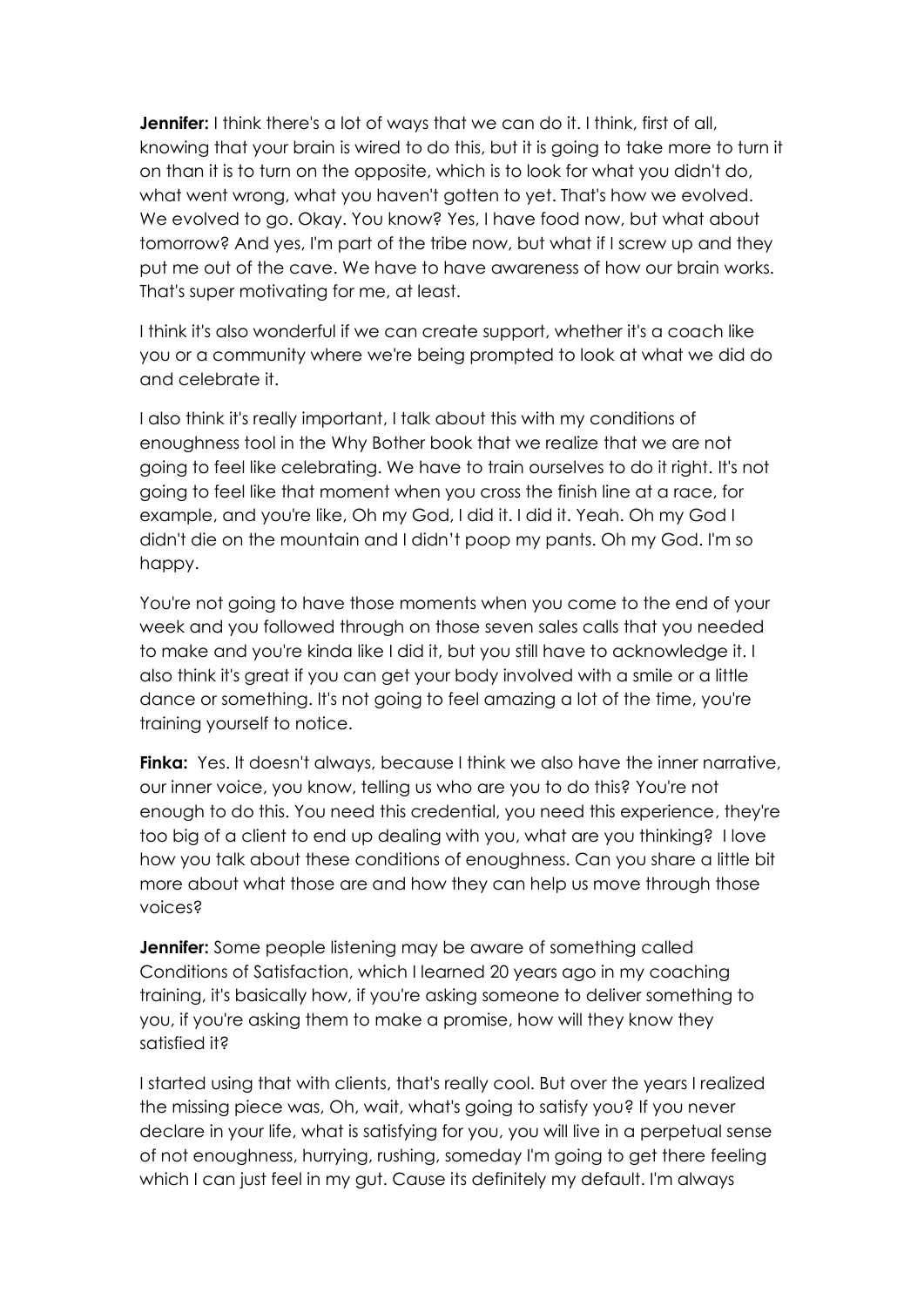working around or through, or always looking for approval, feeling like an imposter. And these are the things that aren't magically going to go away. But again, with this practice, you begin to claim back well, sure I want lots of people to buy, Sell From Love. Of course I do. I want this to be the super successful new offer in my business. That's all great. But how will I be satisfied, even if that doesn't happen, where's my efficacy, where are the actions I'm going to take that I can say yay, I did what I said I would do, and I'm celebrating it.

This is not semantics y'all. This is essentially how you take back your desire, your efficacy, and your power. For example with my, Why Bother book, I wanted to write the best book that in my estimation I had ever written. It was the book I had been trying to write. I wanted to write a book that felt so true to me, and that really captured some things that I deeply had been believing and teaching in different ways, and I wanted to bring it all together. I wanted to show up so that every sentence in that book felt like, yes, I have told my truth here as best I can, and I fulfilled that.

Let me take a much less lofty approach. So today is my last day of work before break. And I'll have things that are very specific that I can say I did that before I took a break so I can turn everything off. You can see how you can play with it from a really big project in a big sense to I actually finished that. I responded to that. I'm turning my computer off for a week.

**Finka:** That will be amazing. It is because I think about the perpetual to do list, you're finished the day or you finish what you have and you're like, I still can do more. I want to continue to do more and we do more and it never ends.

You reminded me of something that happened, for my condition of enoughness, because I too, I think I can get on the hamster wheel of seeking goals and achievements that I put myself on, which I love making stuff and creating stuff and achieving things. And then somewhere down the line that morphs into this; I get fueled to feel enough because I made this thing versus I am enough, I'm only making this thing because it's great for the sake of creative expression, fun, whatever it is that might've been the initial intention.

It's interesting because when I wrote the book Sell From Love. I wanted to write a book. This book has been brewing in me for years and I was going to write this book, I wanted to create this body of work. I had no desire of being a best-selling author. I had none of that. None of that was in my paradigm. I just wanted to write the book and publish the book, those were my two goals. That was my condition of enoughness. And it's interesting, the creep of what happened afterwards.

**Jennifer:** Yup. Yup.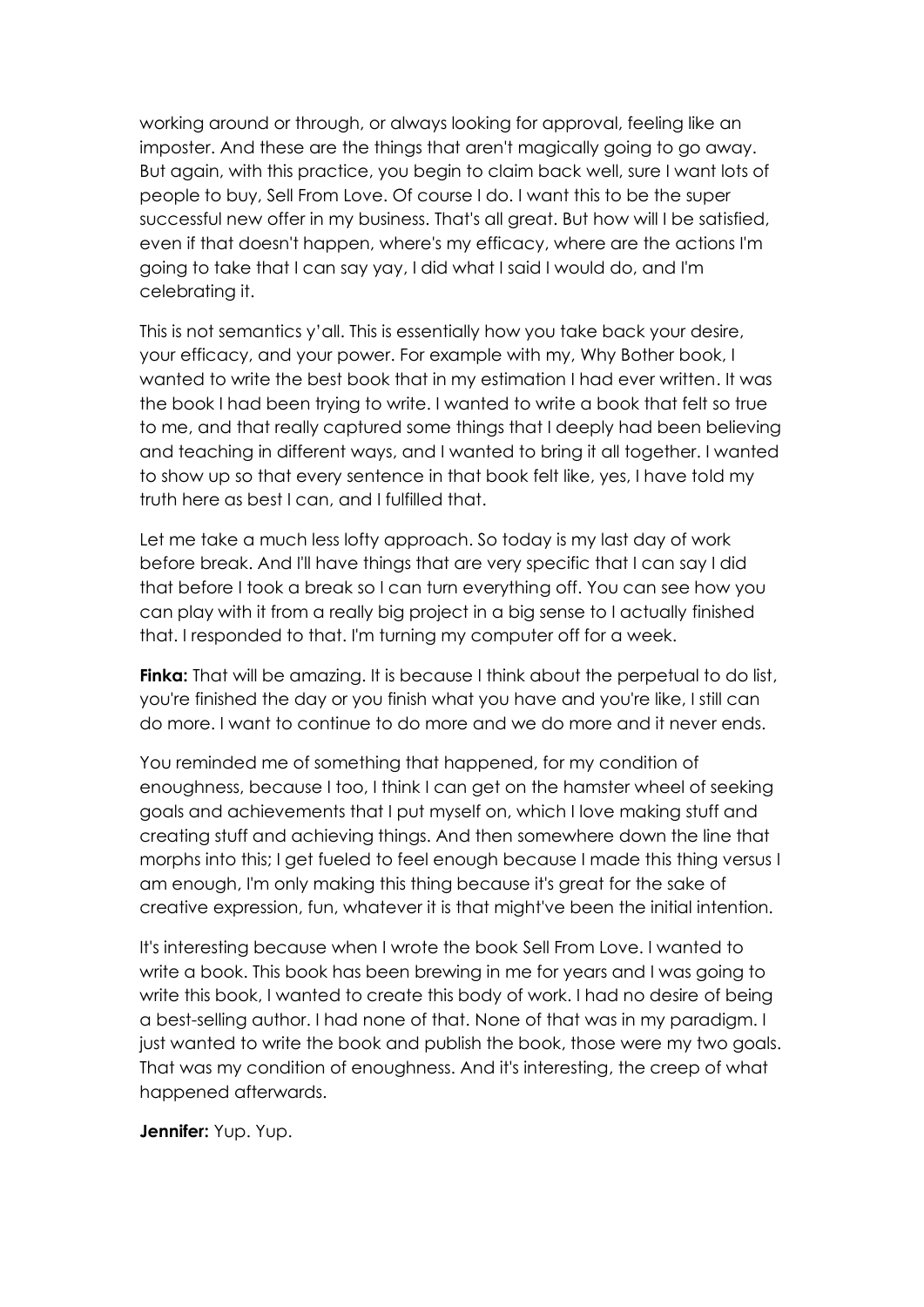**Finka:** It morphed on me. It was released and it was on the new releases. It was named a bestseller, hit number one, held it for weeks and I'm like, Oh my God, there was this now all of a sudden I elevated my condition of enoughness, but now it had to maintain that status that it initially did in order for it to be enough for me, or I was enough because of that.

**Jennifer:** Which is not conditions of enoughness because number three is it's dependent only on you, and you cannot make your book a best seller or keep it a best seller. You can send 10 review copies a day for these many days, I'm going to study best practices. I'm going to put my hand on my heart and ask, what do I feel motivated to do?

There's lots of things, and you can have that goal. I am not saying goals go away, of course they do, but it's when we attach our sense of enoughness and satisfaction to them, we are lost. I know this, I work this all the time in my own life and with my own goals for income sales etc.

The solstice just happened and it was a day of reflection. This time of the year is a time of reflection for me, cause it's my birthday and all that, it just feels really natural. I was really reflecting, what do you want? What are your learning goals for next year? And I'm like, I can not get excited about any of that. I just kept coming back to, I want to experience more joy. That's what I want.

It's not that those parts of me that want to sell more books or, make more money in my programs and all of that, you're totally allowed to have those desires, honey, but underneath it, what I want to be motivating me day by day is having more joy, and what does that look like and what are the practices of that?

**Finka:** It doesn't mean that you won't still be doing things too sell more books, sell more trainings, all those things, but it's the intention behind how you're going to show up in doing those things. That's where the joy comes in. I love that because I think that's what we forget, and then we end up getting so lost in accomplishing all the goals that we've set out; why did I want this thing in the first place? Oh, joy.

**Jennifer:** Yeah, I get lost in a lot of ways and I fall into over-delivering and over providing and overworking. It's this very subtle tension in me between what feels really true for me to offer as a teacher and writer, and what I start to fall into, I have to offer. That's the place that I want to be really wide awake to this year.

**Finka:** Yes, I hear you. I hear you. When I think selling from love and what it's all about when it comes to serving our clients, I do talk a lot about overdelivering on value and really just give, just be a giver.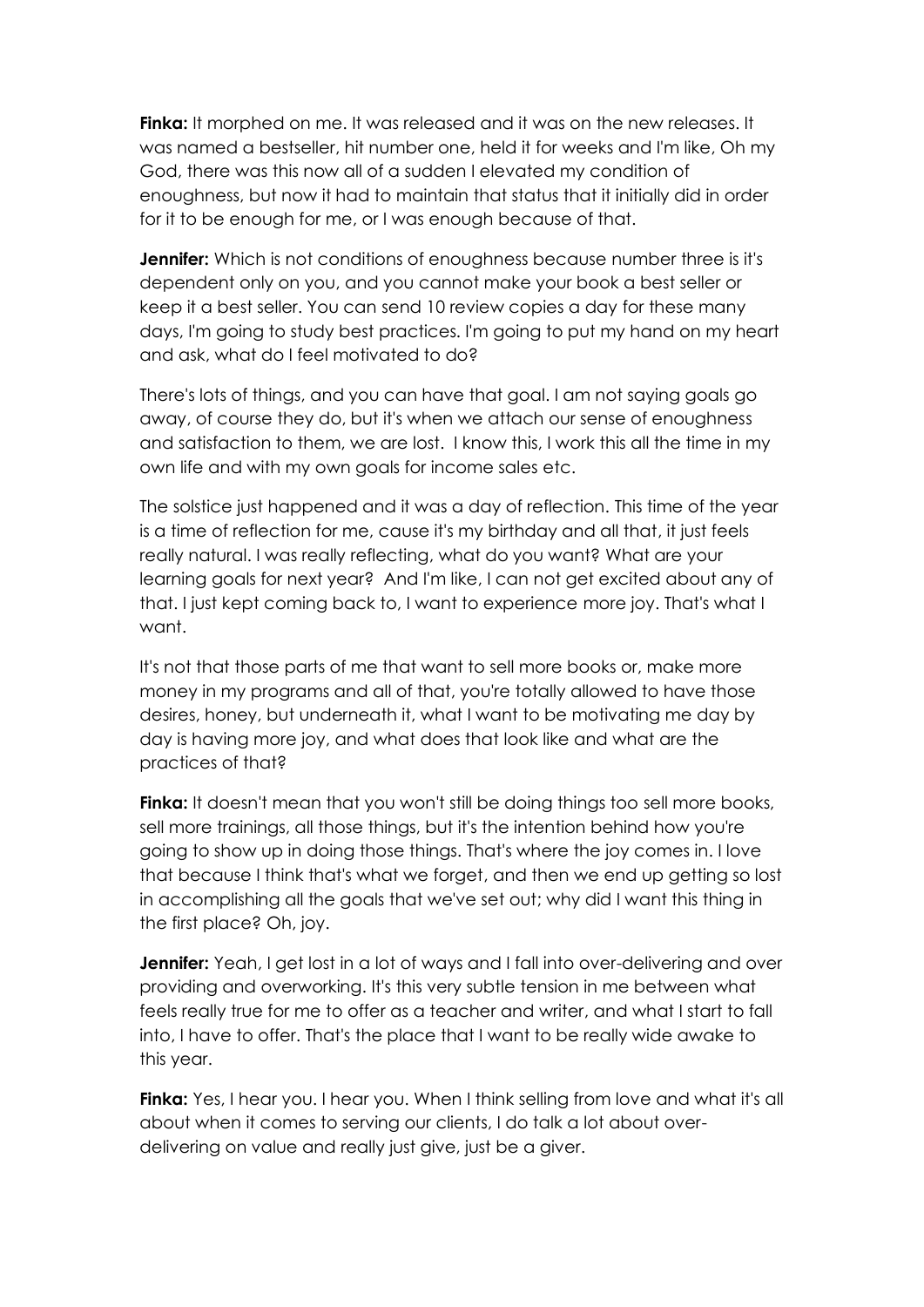There's that fine line of what's the intention behind it. Is it because I'm afraid they won't buy from me. They won't work with me. They won't choose me or there's no attachment to it. I'm just going to give, and if they choose me wonderful, I'd love to work with them, but it's that it's so subtle, and it's so easy to step on the other side of the line.

**Jennifer:** Remember us going back through the passages in the book like three or four times. Cause I was like, Whoa, wait, wait a minute. Because what it triggered for me the first way you wrote it was exactly that sort of, *Oh my God. I just have to give away the store because otherwise they won't love me*. And you and I drilled down into that.

Again, these subtleties that make a book like you're so valuable, it's easy to make those declarations that we've all read in books. Overgive overdeliver. You really dug deep.

I'm laughing cause I tend to write that in my editing notes 'dig deeper'. And one of the women in our group last year was like, we're going to give you a shovel.

**Finka:** That would be a great Christmas gift. But it is because there's the gold shovel, there is gold when we dig a little bit deeper.

**Jennifer:** Dig deeper. If we're going to develop our ideas, our thought leadership, if we're going to deliver our client services, if we're going to find that place that you talk about in the book where we are not like everybody else, it's got to come from digging deep into our own desires and our own values. That's the only place that can come from.

**Finka:** I agree. I agree. I look at selling and when I think of selling, I see it as a practice of bothering about something.

## **Jennifer:** Yeah.

**Finka:** Right. I know for me now is, when I think about the work, the book is written, the book is published and now I need to bother enough about selling from love to get it out in the world.

**Jennifer:** Beautiful, me too. My book's been out since April and you need to commit a couple of years to move in that wheel. I find it so sad when I see people will be like, well, I finished my book. I published it, now what do I do?

**Finka:** You just started girl or guy.

**Jennifer:** Yeah. Yeah. And really, how do you keep connecting to what you bother about and how do you keep setting conditions of enoughness and celebrating so that it's not about, Oh yeah. I'll finally relax and be enough on myself, 50,000 copies or when I have a hundred thousand people talking about it or whatever.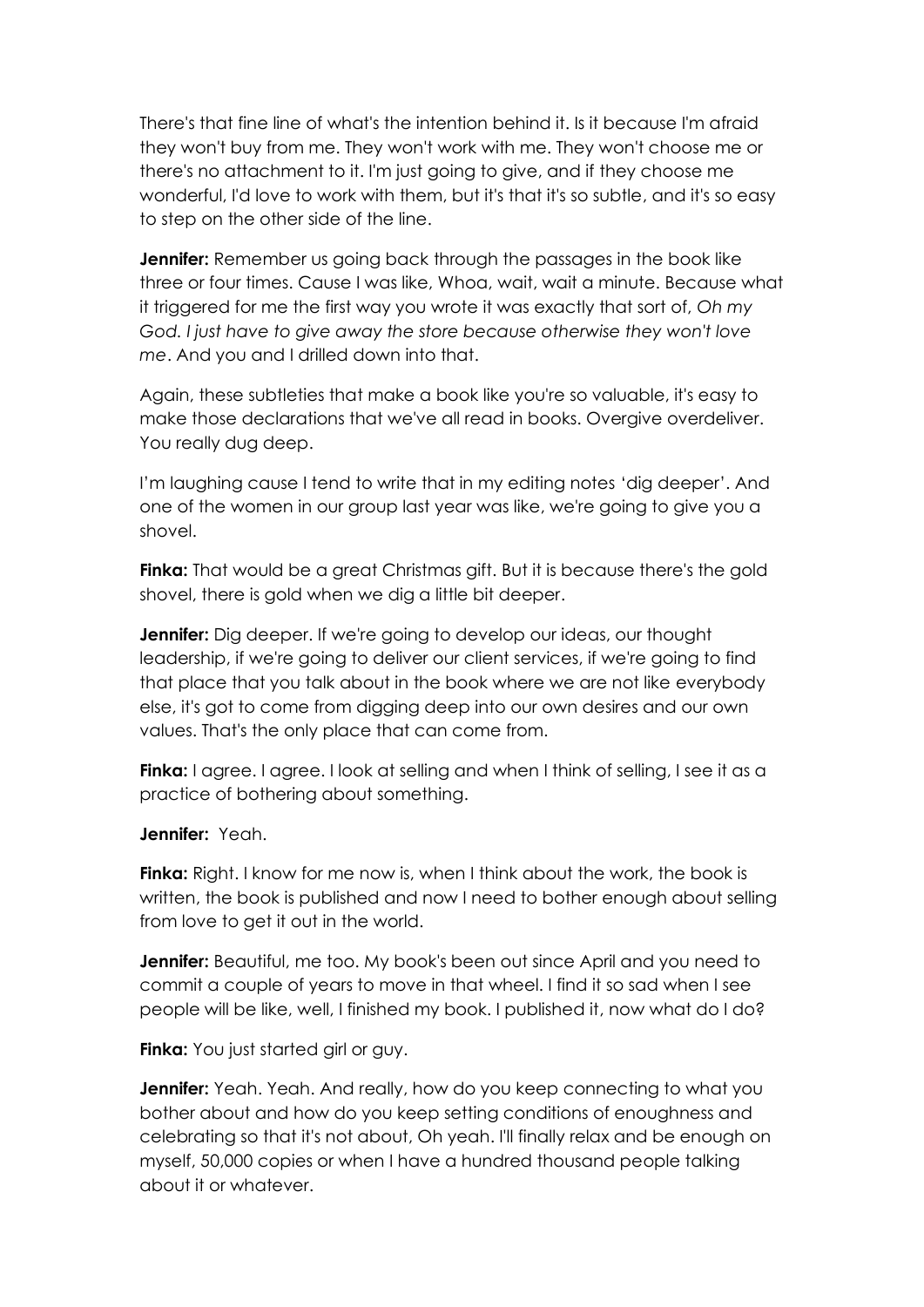**Finka:** So when you think about selling your work, and putting it into the right hands so that they get to experience the transformation that they're seeking, because you have a way to help them do that. Again, I can see myself going in, why bother, why bother?

Then I'm like, I'm bothering, especially a year like this year getting through, exhausted, burnt out all those things that are happening. When I think about all those various stages in the bothering process from leaving behind to settling, to being seen, it's not like an even sequence. Okay, great. I've left that behind, I'm using it. I'm in that stage. That's going to last three months. Thanks for the checklist. And then I go into settle, it's like this constant back and forth.

**Jennifer:** Yeah, it can happen in a minute. We give people distinctions. Right? We all give each other distinctions to pull things apart for clarity. You know, I think about things that I teach in writing, for example, or in the Why Bother book or in, in the Oasis, they're distinctions, that you can see more clearly.

But nothing is linear. That is such a patriarchal model.

**Finka:** Yes. I know. Sometimes I think of working in corporate for so many years, we liked putting things in packages and boxes and compartmentalizing and making things linear. Cause it was easier to manage.

**Jennifer:** You're always trying to quantify, why am I paying you this much? Why am I paying this much? Why should you hire me? Why should I hire you? Why should I retain you? You know, we do need to quantify things, but our world is overly quantified for sure. And it's okay if we can step back from it for our own personal reasons for bothering and realizing, there are going to be much more fluid.

Even telling you that my goal for next year, my desire, not goal. Cause I think they're different very much so, is to find more joy, to experience more joy. Now find it. It's not out there anywhere. It's in me, experience more joy, even that is precise. You know, it's bigger than that, words and quantifying these things that we're talking about. They're deeply soulful concepts and experiences, and your book tries to capture those and bring them into this world of quantifying. And it's amazing that it does that.

**Finka:** Yeah, it is, and I think living in as an ambiguous and uncertain times that we are today, we are so much more wanting to know, to be linear, to be logical, to have the facts, which it has a place. But we cannot allow it to hold us back from the place of settling in the unknown, so we can figure out we want to experience joy, because we're not that balance of those two sides of how we want to feel and what we want to experience and express, but then what do we want to accomplish? What's that going to look like? And what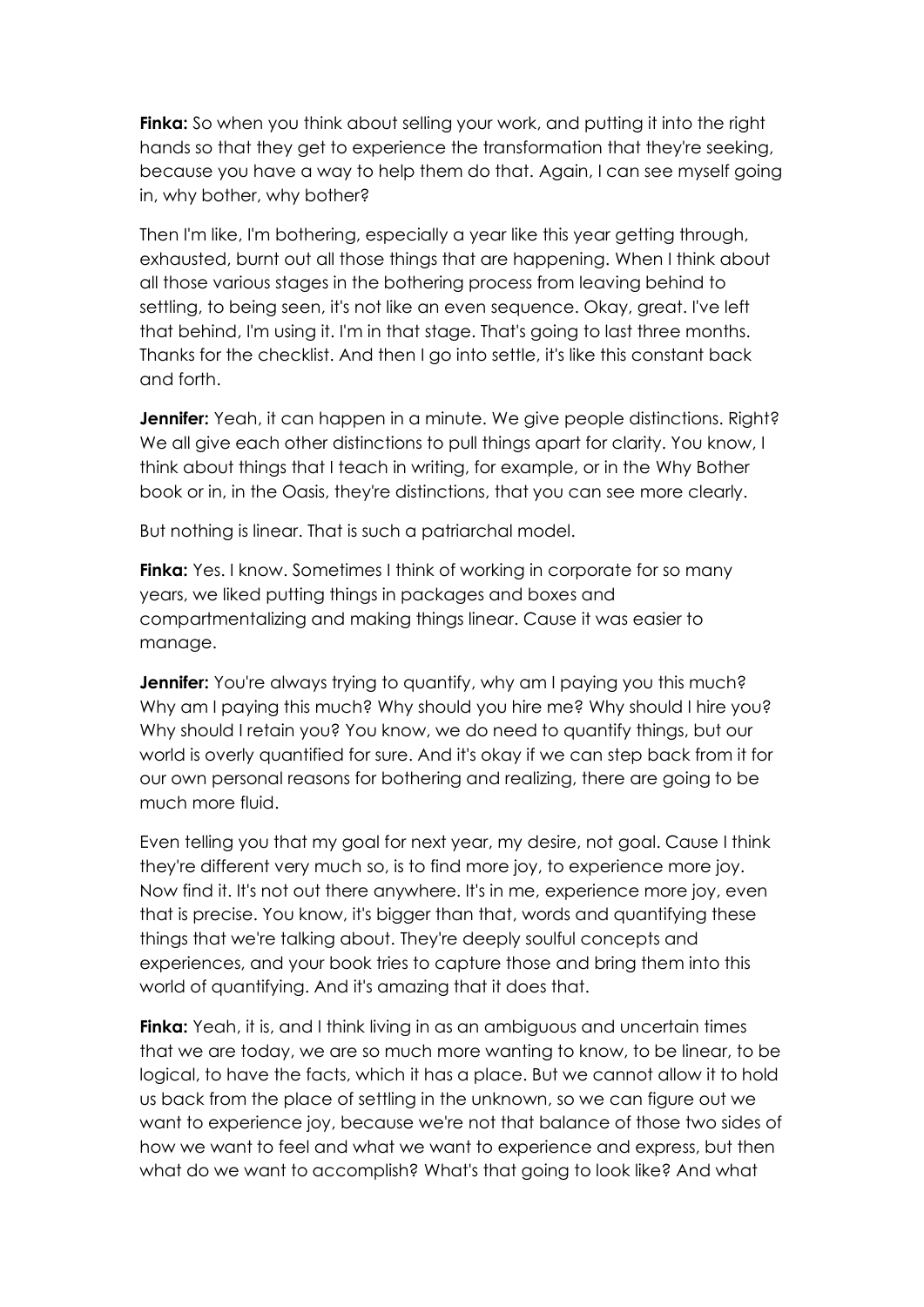do we want to do? They need to be hand in hand, but sometimes we lean more to that one side than the other, and that's what costs us our problems.

**Jennifer:** Yeah, well said exactly. And when there's this much uncertainty in the world, it's even more essential that we develop these inner practices and resourcefulness, but it can be a lot harder. My brother-in-law is very ill and he doesn't have a lot of that inner resourcefulness. And I really feel for him and I hope of course, that he's going to fully recover, but you see in these moments where something like the pandemic or something like illness, where you're like, yeah, if I'm not cultivating the kind of things that I write about in my book and you write about in your book, you're really going to get knocked off your horse.

**Finka:** Yeah, it is. It is. What words of wisdom do you have when you think about when we look forward to a future of more unknowns? I also look at it as possibility and opportunity and being hopeful for, discovering the desire of what's next. What can you share with us, what can we lean into that will help give us an anchor, or a guidepost moving forward?

**Jennifer:** Well, I think the thing I'm trying to practice is taking my attention away from the goal or the outcome, like make my face really tighten my hand really tight; when do I get there? And I don't know if I'll get there and, you know, just heating all of that.

Take your attention away from that and put your attention on how desire and how life itself is showing up for you today. You know, I'm in my little office where I spend a ton of time. I could look at the little view from my office, which is nothing spectacular to people's roofs, I could be like, Oh, I've seen this a million times before, or I could wonder what's new.

As soon as I said that, I saw my neighbor's kid's head pop up. And then we notice wow, there's a really interesting bird over there, and why is that tree green? You know? So how can we come here, to what's present now the wonder of it, to start to rest there instead of in the future.

I know that sounds like weak tea.

**Finka:** No, it takes a strong, a strong person to be that mindful and present to what's happening in the moment and be that curious because we get so stuck in our routines of what we're doing, who we're seeing, who we're not seeing nowadays, and what we're seeing outside the window that it's like, ah, it's the same old thing, but, we miss stuff because of that. It is strength, it is wisdom I believe that prevails, that allows us to sit in wonder and curiosity and presence and that's a practice towards strength, nothing soft at all.

**Jennifer:** Yeah, it opens the door to desire. It opens the door to what's fresh and the freshness of this moment. And I think that's something we can all